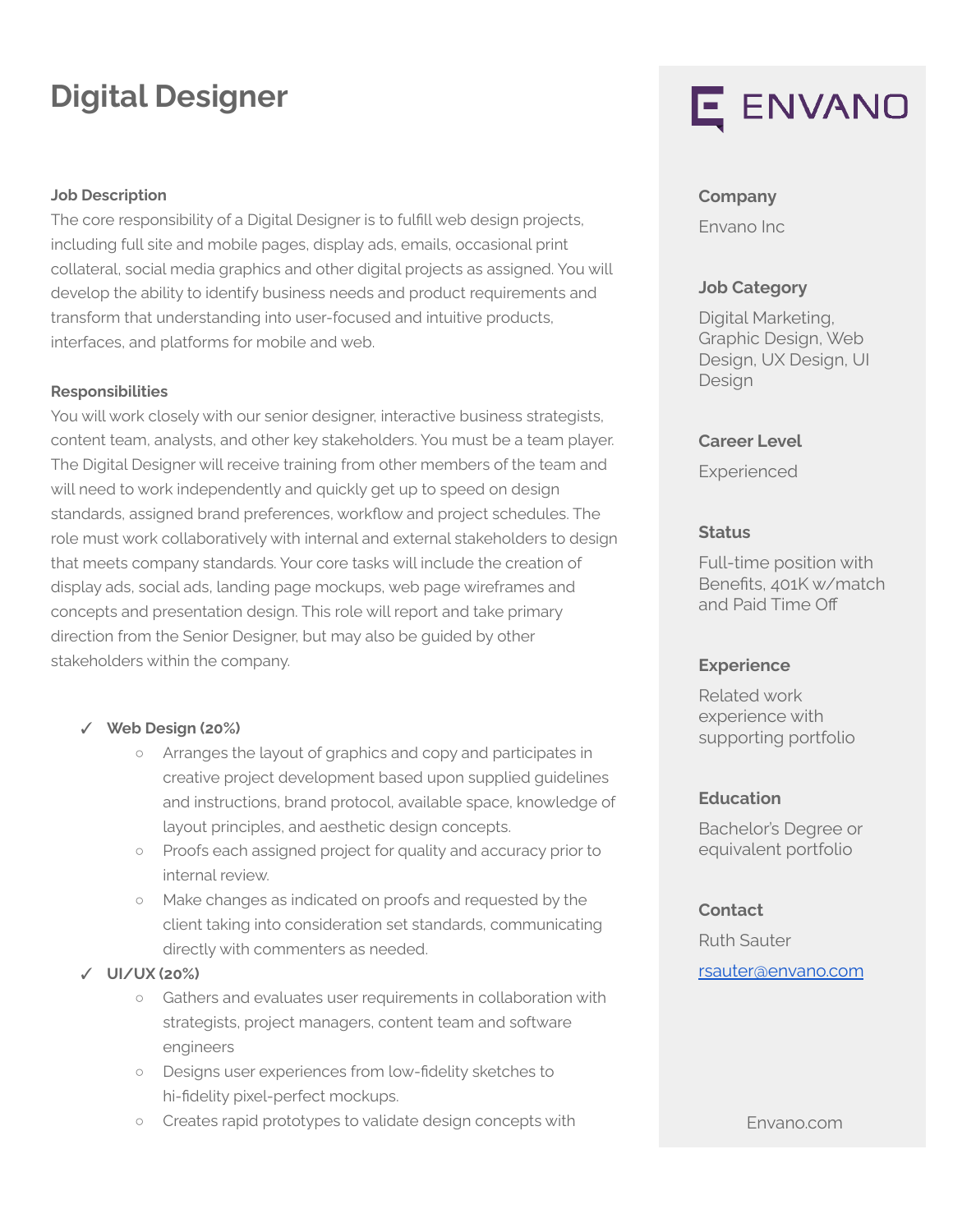stakeholders and customers.

- Validates ideas and concepts using split A/B tests and usability testing.
- Researches current marketing and communication trends to ensure designs are appropriate for the target audience, communicates with superiors during the development process, confirms project specs/deliverables during the pre-production phase.
- Actively seeks to improve knowledge in sales, reporting/impact metrics, marketing, brand establishment, customer support, and other areas of the business.

#### ✓ **Graphic Design (40%)**

- Creates engaging digital marketing ads, presentations and documents
- Creates digital and, on occasion, print experiences considering current and future usability, functionality, product/service knowledge, brand standards, sales trends, and available information. Suggests design possibilities and confers with stakeholders as opportunities arise.

#### ✓ **Misc (20%)**

- Meets regularly with the design team, development team, content team, and other team members as needed to carry out projects.
- Works with the development team to evaluate project performance and establish benchmarks and to identify potential areas of improvement.
- Demonstrate collaboration skills by providing input and seeking direction and expectation from stakeholders and design supervisors.
- Follows a production timeline to ensure tasks are completed by their scheduled due dates. Communicates with the Senior Designer on any issues that may jeopardize a project deadline.
- Stays on top of current hardware/software and understands different design application techniques in a fast-changing business.
- Collaborates and communicates professionally with clients and internal teams.

#### **Requirements**

- ✓ Familiar with responsive web design and frameworks that incorporate strong grid principles.
- ✓ Online portfolio of work that demonstrates systematic and creative design thinking as well as an understanding of UI/UX conventions.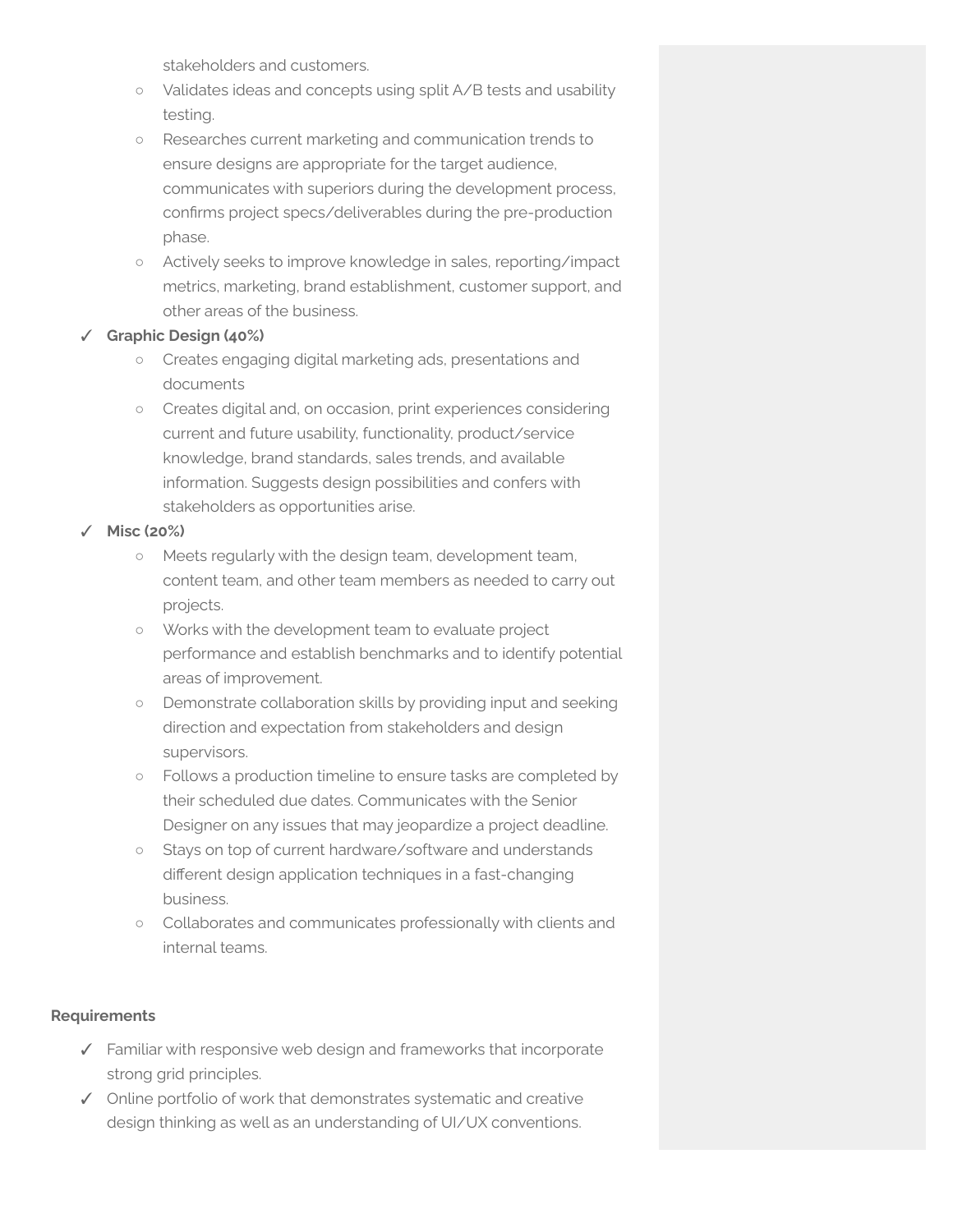- ✓ Ability to recognize and predict use cases and user interaction, including desire paths as well as edge cases, and incorporate them into designs.
- ✓ Understanding of accessibility requirements and the ability to incorporate those requirements into designs.
- ✓ Strong verbal and written communication skills (the ability to effectively communicate an idea).
- ✓ Basic understanding of information design/architecture, design principles, and user psychology.
- ✓ Ability to manage time wisely across projects and competing priorities, meet agreed-upon deadlines, and accountability for work.
- ✓ Strong foundation in graphic design, motion graphics, digital art, a sensitivity to typography, color, layout, and general awareness of materials/textures.
- ✓ Basic understanding of video production/editing and photo manipulation.
- ✓ Basic understanding of motion graphics and animations
- ✓ Agency experience preferred.
- ✓ Proficient with most major trade-related software applications, such as Photoshop, Illustrator, InDesign, and Adobe XD.

## **Characteristics Of Qualified Candidates**

- ✓ Self-motivated and entrepreneurial
- ✓ Ability to exercise both technical and creative design skills
- ✓ Attention to detail
- ✓ A contagious desire to learn, try something new, and not only embrace, but create change
- ✓ Relationship skills to build rapport with outside vendors, partners, other agencies, etc.
- ✓ Excellent communication skills, including basic presentation abilities
- ✓ Proven ability to set, manage and meet deadlines and work under pressure